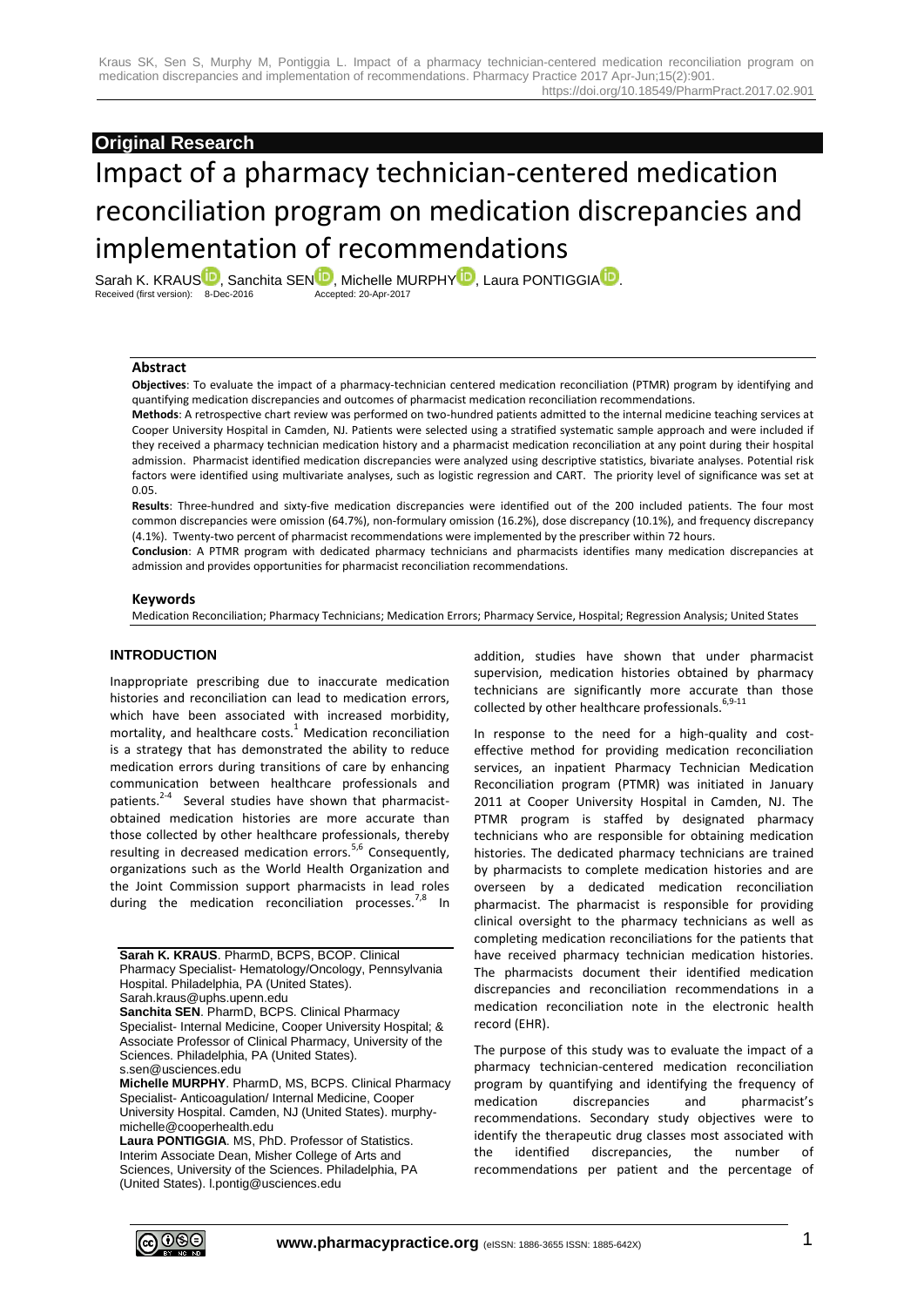pharmacist recommendations interventions implemented by the prescriber within 72 hours.

#### **METHODS**

This study was approved by the Cooper University Hospital Institutional Review Board.

#### **PTMR Service**

PTMR service pharmacy technicians dedicated to obtain medication histories undergo various steps to complete each medication history from patient interview to EHR documentation. Every medication history starts with a brief patient work-up followed by a medication history interview with the patients or caregivers. The information gathered during the interview is then verified using objective pharmacy prescription history resources (e.g. prescription refill history data, medication bottles, or prescribers). When the pharmacy technician has compiled what they believe to be the most accurate medication history, it is then entered by the pharmacy technician into the patient's EHR as the prior to admission medication list. Once the medication history steps are completed, the pharmacist then verifies and approves the updated pharmacy technician entered prior to admission medication list. The pharmacist then reconciles the medications by comparing the prior to admission medication list to the current admission orders, identifies medication discrepancies, and documents identified discrepancies along with recommendations through an EHR medication reconciliation note. Further details regarding the implementation and specific processes of the PTMR program are outlined in a prior publication.<sup>1</sup>

#### **Data Collection**

Patients were retrospectively included in the analysis if they received PTMR services, which include a medication history and admission medication reconciliation, while they were on an internal medicine teaching service from May 2011 through February 2012. In order to trend data over time, 4 study months were selected during the study period, May 2011, August 2011, November 2011, and February 2012. A sample size of 50 patients was targeted for inclusion in each study month using a stratified systematic approach by screening every third patient in each selected study month for inclusion until a sample size of 50 patients was met for each study month for a total of 200 patients. Patients were excluded if they were less than 18 years old, unable to participate in patient interview, or had insufficient data to retrospectively calculate creatinine clearance (CrCl), since this would affect pharmacist renal dose adjustment recommendations. Duplicate patient encounters and patients that did not have a pharmacist medication reconciliation note documented in the EHR were excluded.

Pharmacist identified medication discrepancies were categorized as medication history related discrepancies and other medication related problems. Medication history related discrepancies were defined as omission, nonformulary medication omission, additional medication (i.e., a medication is inappropriately prescribed under the assumption that a patient was on it prior to admission), dose discrepancy, formulation discrepancy (ex. Depakote vs. Depakote ER) and frequency discrepancy. Other medication related problems were also captured and categorized as failure to adjust for renal dysfunction, and drug-drug interactions requiring medication regimen modifications. Pharmacist's reconciliation recommendations were communicated to the provider as addition, discontinuation, dose or frequency modification, formulary substitution, or the recommendation to use a patient's own medication due to no formulary alternative.

#### **Statistics**

Descriptive and exploratory analyses were performed. The Cochran-Armitage trend test and Kruskal-Wallis test were utilized to assess the trend in medication discrepancies and pharmacist recommendations over time. Stepwise logistic regression and Classification and Regression Tree (CART) analyses were used to identify potential risk factors that increase the chance of medication discrepancies. Predictors that were statistically significant in the bivariate analyses were included as potential predictors in the multivariate analyses. Analyses were performed using SAS (version 9.3, SAS Institute Inc., Cary, NC) and CART (version 6.6, Salford Systems, San Diego, CA) software. The priority level of significance was set at 0.05.

## **RESULTS**

Out of the 224 patients screened for inclusion using the every third sampling method, twenty-four patients were excluded due to absence of pharmacist medication reconciliation note in the EHR (n = 19), lack of data to retrospectively calculate CrCl  $(n = 2)$ , and inability to interview the patient due to clinical conditions ( $n = 3$ ). The study population included for analysis was 200 patients.

Baseline demographics and clinical characteristics are reported in Table 1. Compared to patients with no medication discrepancies, patients with at least one medication discrepancy were older on average, had a higher incidence of comorbidities (i.e. hypertension, coronary artery disease, diabetes, and chronic kidney disease), and were on more medications at baseline. The only significant risk factor for a medication discrepancy, identified by the logistic regression model, was the number of medications reconciled (odds ratio [OR], 1.221; 95% confidence interval, 1.144-1.303). Other predictors included in the model that were not found to be statistically significant were age, congestive heart failure, coronary artery disease, hypertension, diabetes, chronic renal disease, CrCl, and dialysis. Furthermore, a CART analysis with the same predictors found that if the number of medications reconciled per patient was 7 or less, the chance of having at least one medication discrepancy was 30.4%; whereas, if the number of medications reconciled was 8 or more, the risk for a medication discrepancy more than doubled (75.5%). In this study, the median number of medications reconciled per patient was 7.

A total of 1595 medications were reviewed, and 365 medication discrepancies were identified in 200 patients; an average of 1.8 discrepancies per patient with a standard deviation of 2.7. Approximately half (52.5%) of patients had at least one medication discrepancy identified. The most

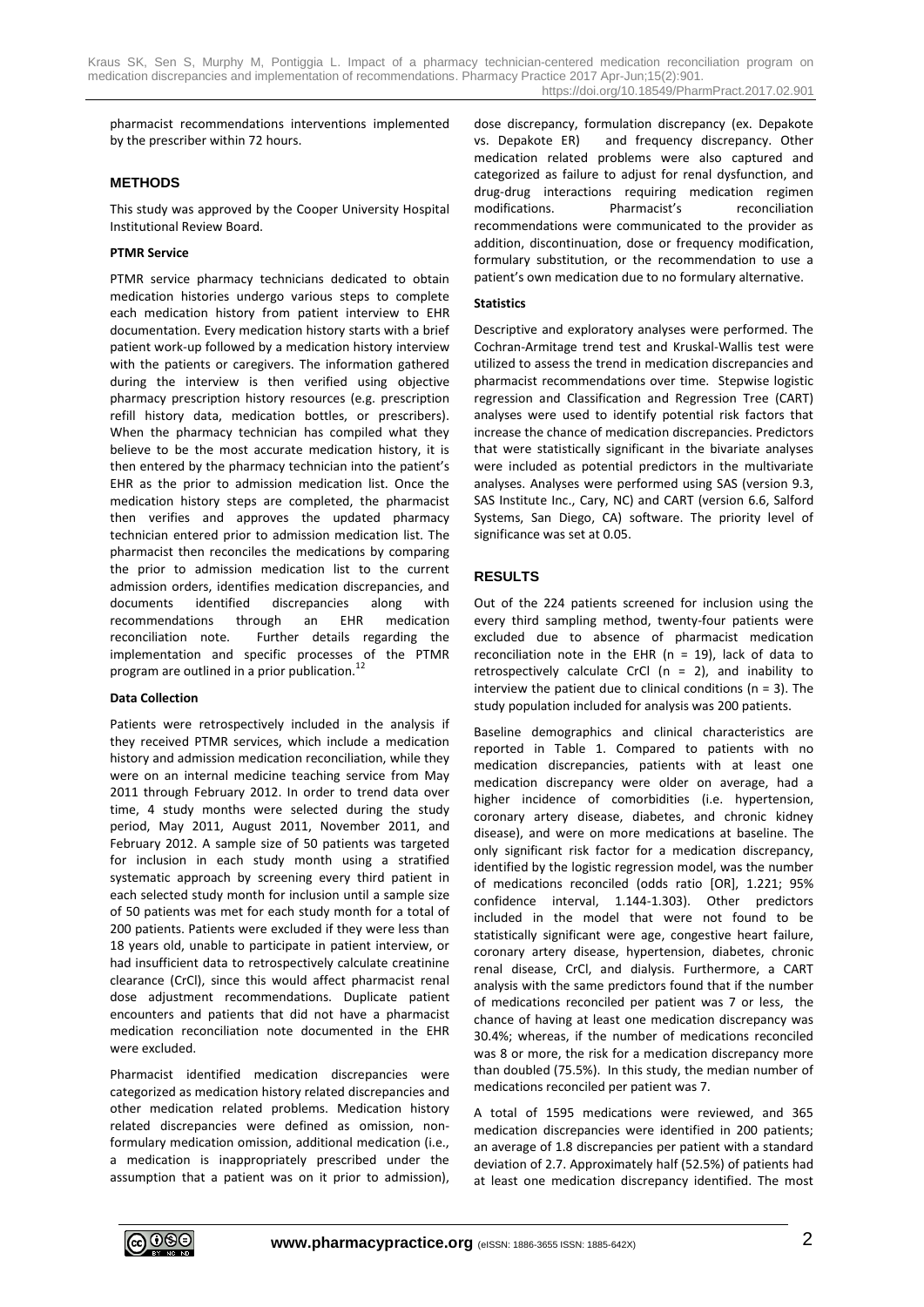| Table 1. Patient demographics.                                                                                             |                      |                                  |            |         |  |
|----------------------------------------------------------------------------------------------------------------------------|----------------------|----------------------------------|------------|---------|--|
| <b>Characteristic</b>                                                                                                      | Total<br>$(n = 200)$ | <b>Medication</b><br>discrepancy |            |         |  |
|                                                                                                                            |                      | Yes                              | No         | p-value |  |
|                                                                                                                            |                      | $(n = 105)$                      | $(n = 95)$ |         |  |
| Age, years, mean ± SD                                                                                                      | $59 + 18$            | $62 + 16$                        | $54 + 19$  | 0.001   |  |
| Female, n (%)                                                                                                              | 99 (49.5)            | 56 (56.6)                        | 43 (43.4)  | 0.254   |  |
| Comorbidities, n (%)                                                                                                       |                      |                                  |            |         |  |
| Hypertension                                                                                                               | 118 (59)             | 74 (62.7)                        | 44 (37.3)  | 0.001   |  |
| Coronary artery disease                                                                                                    | 69 (34.5)            | 45 (65.2)                        | 24 (34.8)  | 0.009   |  |
| Diabetes mellitus                                                                                                          | 65 (32.5)            | 42 (64.6)                        | 23 (35.4)  | 0.017   |  |
| Psychiatric disorder                                                                                                       | 56 (28)              | 32(57.1)                         | 24 (42.9)  | 0.412   |  |
| COPD/Asthma                                                                                                                | 49 (24.5)            | 28(57.1)                         | 21(42.9)   | 0.454   |  |
| Malignancy                                                                                                                 | 33(16.5)             | 21(63.6)                         | 12 (36.4)  | 0.161   |  |
| Chronic kidney disease                                                                                                     | 29 (14.5)            | 23 (79.3)                        | 6(20.7)    | 0.002   |  |
| Chronic kidney disease with hemodialysis                                                                                   | 12(6)                | 11 (91.7)                        | 1(8.3)     | 0.005   |  |
| Congestive heart failure                                                                                                   | 24 (12)              | 17 (70.8)                        | 7(29.2)    | 0.055   |  |
| Chronic liver disease                                                                                                      | 18(9)                | 10(55.6)                         | 8(44.4)    | 0.786   |  |
| Length of hospital stay, days, median (IQR)                                                                                | $4(3-7)$             | $5(3-7)$                         | $4(2-8)$   | 0.342   |  |
| Number of medications reconciled, n, median (IQR)                                                                          | $7(3-12.5)$          | $11(7-16)$                       | $4(1-8)$   | < 0.001 |  |
| Time from admission to medication reconciliation, days, median (IQR)                                                       | $2(1-3)$             | $2(1-3)$                         | $2(1-3)$   | 0.283   |  |
| $n =$ number of patients, SD = standard deviation, COPD = chronic obstructive pulmonary disease, IQR = interquartile range |                      |                                  |            |         |  |

frequent discrepancies were omission (236 of 365, 64.7%), non-formulary medication omission (59 of 365, 16.2%), dose discrepancy (37 of 365, 10.1%), and frequency discrepancy (15 of 365, 4.1%). Additional discrepancies are reported in Table 2. Cardiovascular, psychiatric, neurologic, and gastrointestinal drugs classes made up 31.5%, 15%, and between 11.6% and 8.9% of the total number of medication discrepancies, respectively.

The most common pharmacist reconciliation recommendations were medication addition (234 of 355, 65.9%), dose or frequency modification (53 of 355, 14.9%), and formulary substitution (47 of 355, 13.2%). The mean number of recommendations per patient increased over time, with averages 1.36, 1.94, 1.68 and 1.94, respectively, in the 4 time periods under investigation, but this trend was not statistically significant (p=0.482, Cochran-Armitage trend test); this data is not shown. Overall, 22% of pharmacist recommendations were implemented by the prescriber within 72 hours of pharmacist documentation.

#### **DISCUSSION**

Few studies have examined the utilization and impact of pharmacy technicians taking medication history in combination with pharmacist medication reconciliation services and results from our study suggest that the pharmacy collaboration with technicians and pharmacists can decrease the amount of inpatient medication reconciliation related discrepancies.

Half (52.5%) of the patients were identified to have at least one medication discrepancy. As found in previous studies, the individual risk for a medication discrepancy at hospital

| Table 2. Identified medication discrepancies (n=365) |  |  |  |  |
|------------------------------------------------------|--|--|--|--|
| Number (%)                                           |  |  |  |  |
| 236 (64.7%)                                          |  |  |  |  |
| 59 (16.2%)                                           |  |  |  |  |
| 37 (10.1%)                                           |  |  |  |  |
| 15 (4.1%)                                            |  |  |  |  |
| $8(2.1\%)$                                           |  |  |  |  |
| 7(1.9%)                                              |  |  |  |  |
| 2(0.6%)                                              |  |  |  |  |
| $1(0.3\%)$                                           |  |  |  |  |
|                                                      |  |  |  |  |

admission ranges from  $34.2\%$  to  $61.6\%$ ,  $34.13$  The most common medication discrepancy in this study was medication omission (64.7%), followed by non-formulary medication omissions (16.2%). Multiple studies have documented medication omission as the most frequent discrepancy amongst general medicine and orthopedic patients identified through medication reconciliation.<sup>3,4,13</sup>

Cardiovascular, psychiatric, neurologic, and gastrointestinal drugs were the most frequent classes implicated in medication discrepancies. This is similar to the data previously reported for medication reconciliation in the internal medicine population, and is also a reflection of the patient comorbidities and the most commonly reconciled  $drug$  classes. $^{14}$  Classifying the pharmacist's recommendations and the percentage of recommendations implemented by the prescriber during medication reconciliation is not well documented in literature. In this study only urgent recommendations were verbally communicated to prescribers and all other recommendations were documented in the EHR. $^{15,16}$ 

This study is limited by its retrospective nature, which restricts the ability to quantify true implementation rates, and to identify prescriber rationale for nonimplementation. It is important to emphasize that this study was conducted during the first year of the PTMR program implementation, and that process improvement changes were continuously occurring at the time of data collection. This program was the first time pharmacists recommendations were documented in the HER at this institution. This new process of documenting pharmacist recommendations in the EHR likely contributes to the low rate of overall pharmacist's recommendation acceptance rate.

The study also includes various strengths. It presents data to support exploration and utilization of PTMR programs to decrease medication discrepancies. Additionally, this study analyzes the impact of the program over time, during which pharmacist identified medication discrepancies and reconciliation recommendations increased, possibly suggesting that the program's quality continues to improve.